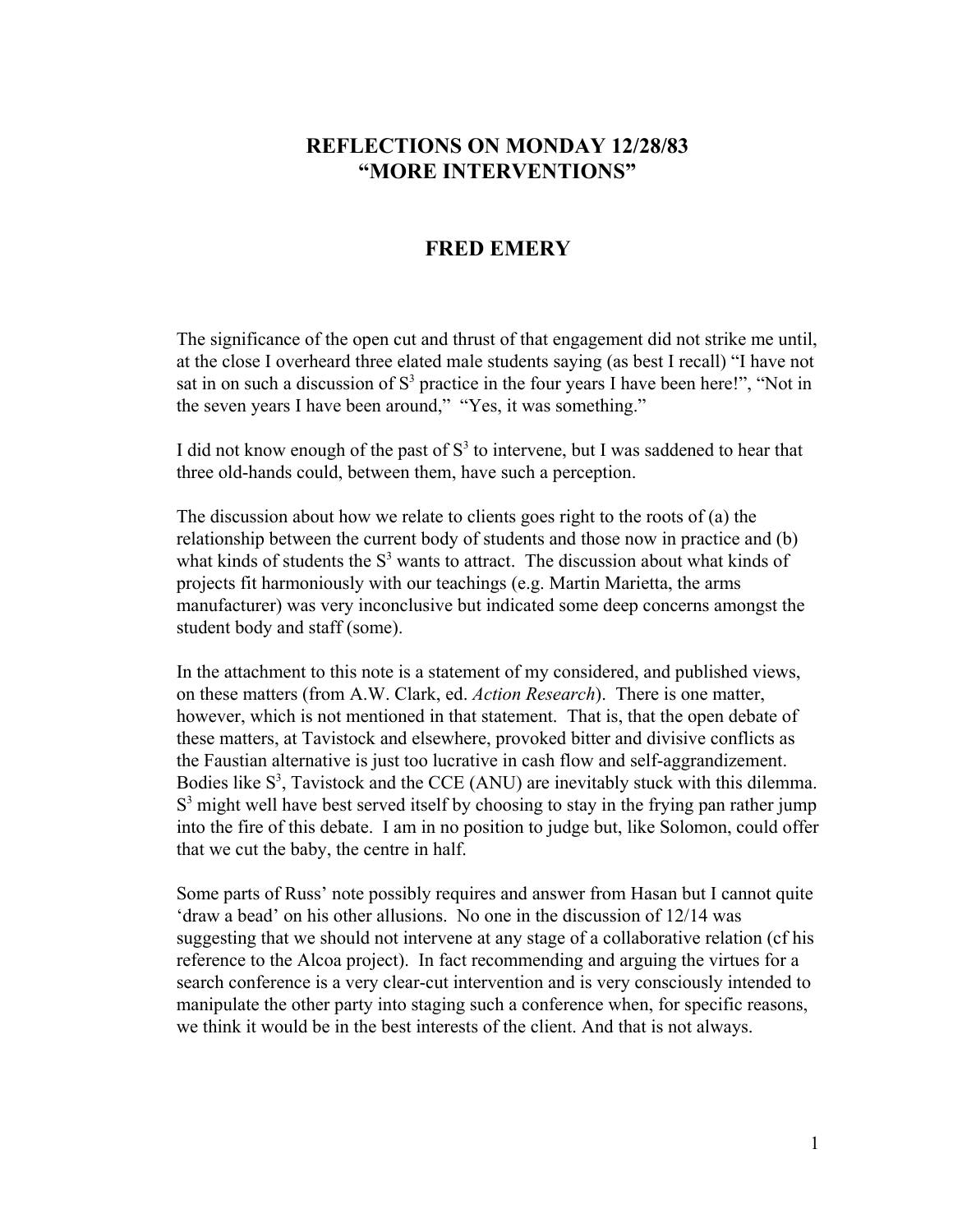My remarks on Monday  $14<sup>th</sup>$  were specifically and explicitly about staff interventions during the course of a search conference. I stand by those remarks because they reflect a long process of learning that my learned interventions were doing more harm than good to our aim of having the participants coming away with a 'satisfying' result which they saw as their own product.

Russ refusal to accept that the design of a search conference forces the conference manager into a restricted role reminds me of the hero of Ayn Rand's *Fountainhead*. That is also Maslow's hero but it is not mine. That hero felt free to commit rape and arsony in his unrestricted pursuit of beauty. I would sooner play the role of an 'intellectual enuch' in a search conference – assuming, which I do not, that managing a search conference is intellectually undemanding. Of course, if one does allow for the reality of group emotions than there is little to manage.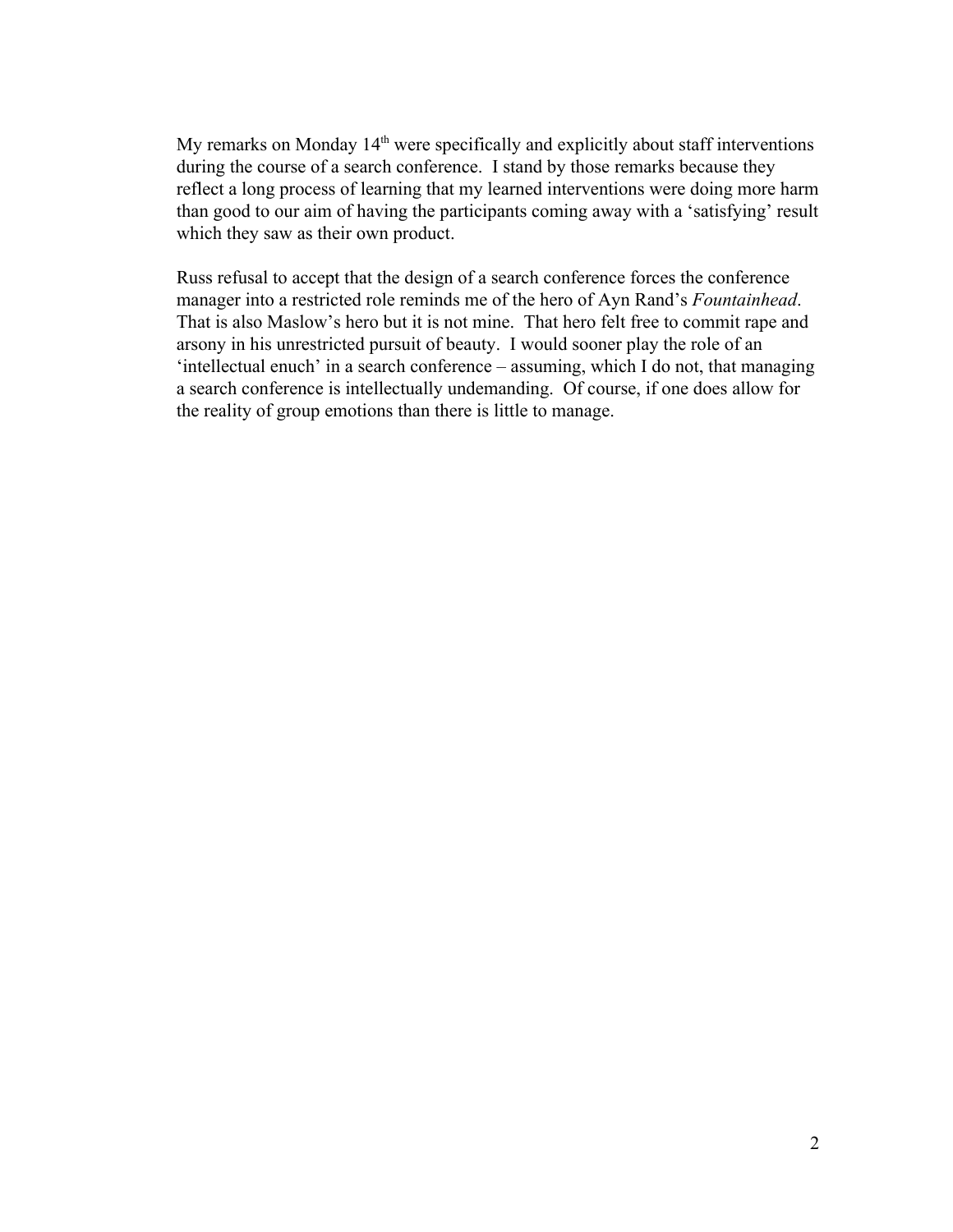## **Dear Rafael**

## **5 December 1984**

When I read your letter my first reaction was to laugh, like, "you mug you walked straight into it".

My apologies.

I knew you had read Merrelyn's manuscript on Searching and that she had a chapter on the dreadful "Search, search Conference" of 1976. On reflection I had a twinge of conscience; it did not seem at all like you to walk past a sign marked "Mine-field". So, I checked back on her manuscript. In chapter 1 there is an outline of the event but she had not included any of the detailed reanalysis we had done. Given the happy truce with which that event ended the newcomer could easily walk straight past the implicit lessons.

Let me first put the issue as broadly as possible the come back to the details of our experience with the Search-search (and to what seems very much like your experience).

There is an essential duality to consciousness – our awareness of what is out there or our own bodily processes and our awareness of that awareness. The search process is about the first; it is not about awareness of awareness, introspective reflection or re-search. If people are to understand the search process they must first engage in at least one such genuine search and then reflect or research what happened. To attempt to use the search process as an introspective tool seems self defeating.

I was deeply uneasy at the concept of the Search-search conference; as I was about a similar exercise Merrelyn ran for students on the Fourth Floor. In neither case was there the discipline imposed by a pressing real world problem for a group of people who bore some responsibility for finding a solution.

The task confronting the participants in the Search-search was about as well as defined as a Rorschach Blot and hence an open invitation to gamesmanship in the game of theory construction. The structure of the task was inherently divergent not, as in a real search conference, inherently convergent.

(It was only five years later, when I did the paper on Educational Paradigms, that I realized the vast epistemological gap between the search conference concept and the academic world to which I and my colleagues at that conference belonged. Koestler would say that I had been ghost-walking; walking backwards into the future. Quite right).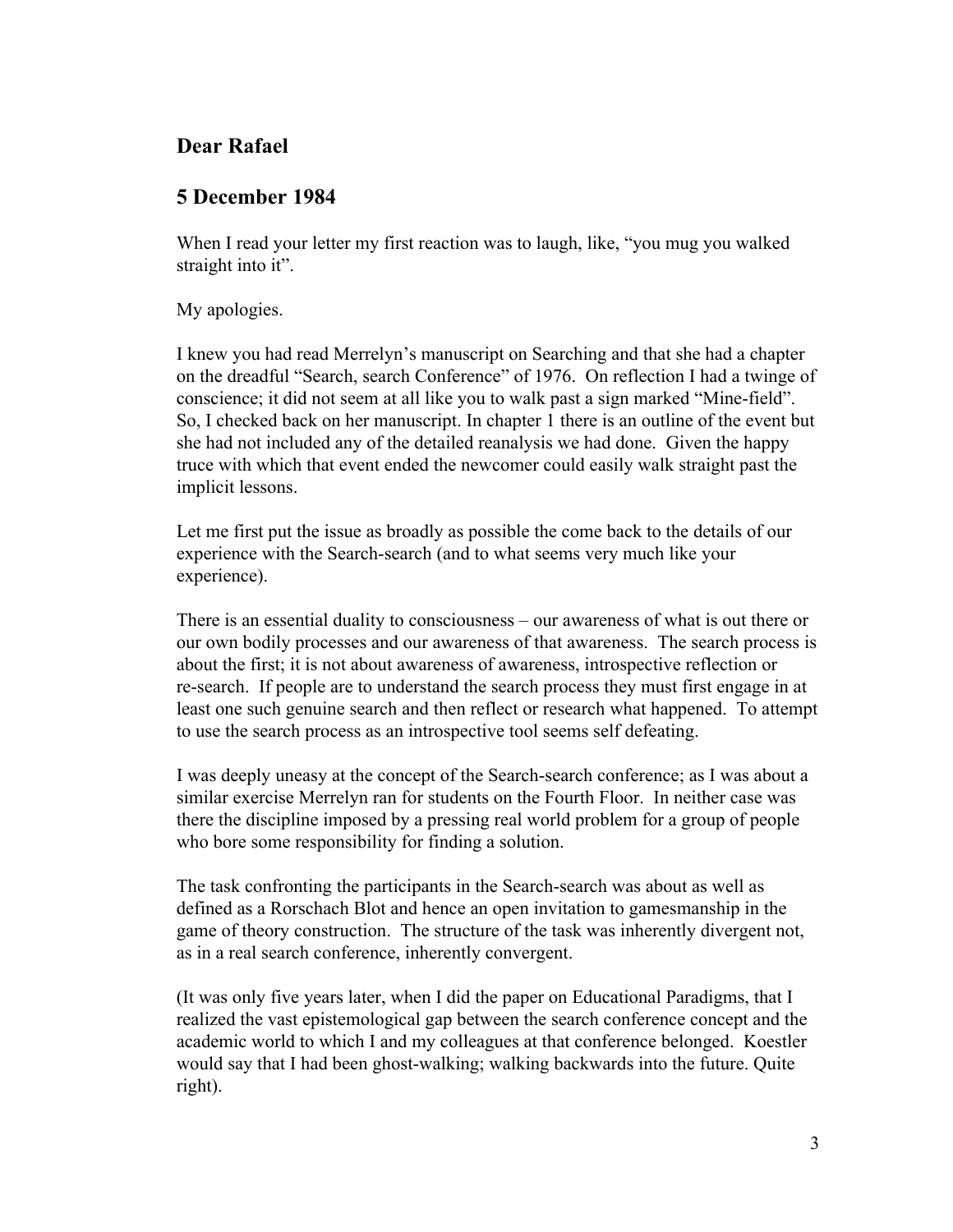The lesson seem clear. A search conference is not the way to research the value of search conferences. Such conferences must be done by the ordinary criteria of research e.g. the re-analysis Merrelyn and I did for Project Australia. (p. 337 in Searching). Much more needs to be done by way of follow-up e.g. the B.Ae 146 that flies around the skies as a vindication of the creative work done at the very first search conference with Bristol-Siddley, 1960.

Now to details.

The Search-search floundered in its opening hour.

The participants included a strong contingent of overseas social scientists who had reputations in fields of applied and action research. The local a participants had, for the most part, been involved in action research. They search a commitment to action research that would not normally be found in a professional gathering, such as this.

Nevertheless, they felt outraged at being expected to put together a world-picture in the manner we proposed. Our proposal, as usual, was to collect as many 'telegram messages' as they cared to send in about what was happening in their world, list them up for all to see and then let them, in small groups, try to put together a picture of what is happening in the L22. Then let them compare pictures in plenary. The aim? To see if there was confirmation that I lived in the same world.

The resistance took several forms:

- a. Denouncing the methodology as childish and subjective.
- b. Feeding back only negative scenarios.
- c. Accusing the process managers of manipulation.
- d. Giving speeches when only telegram messages were asked for.

The rest of the conference hardly matters. Normally we would not proceed any further if participants could not, in this first phase, establish a mutually shared view of the world (occasionally we have had to recycle a conference back to this first phase when it has become clear that the shared view was superficial). In this case our institution had invited these participants, including the overseas participants, to a conference on a new social science methodology and the conference had to go on. Unwittingly, we had put ourselves in a situation where we were responsible for running not a search conference but a typical academic conference on research methodology.

The rest of the conference hardly matters because we are looking at the dynamics of a conference, not a search conference process.